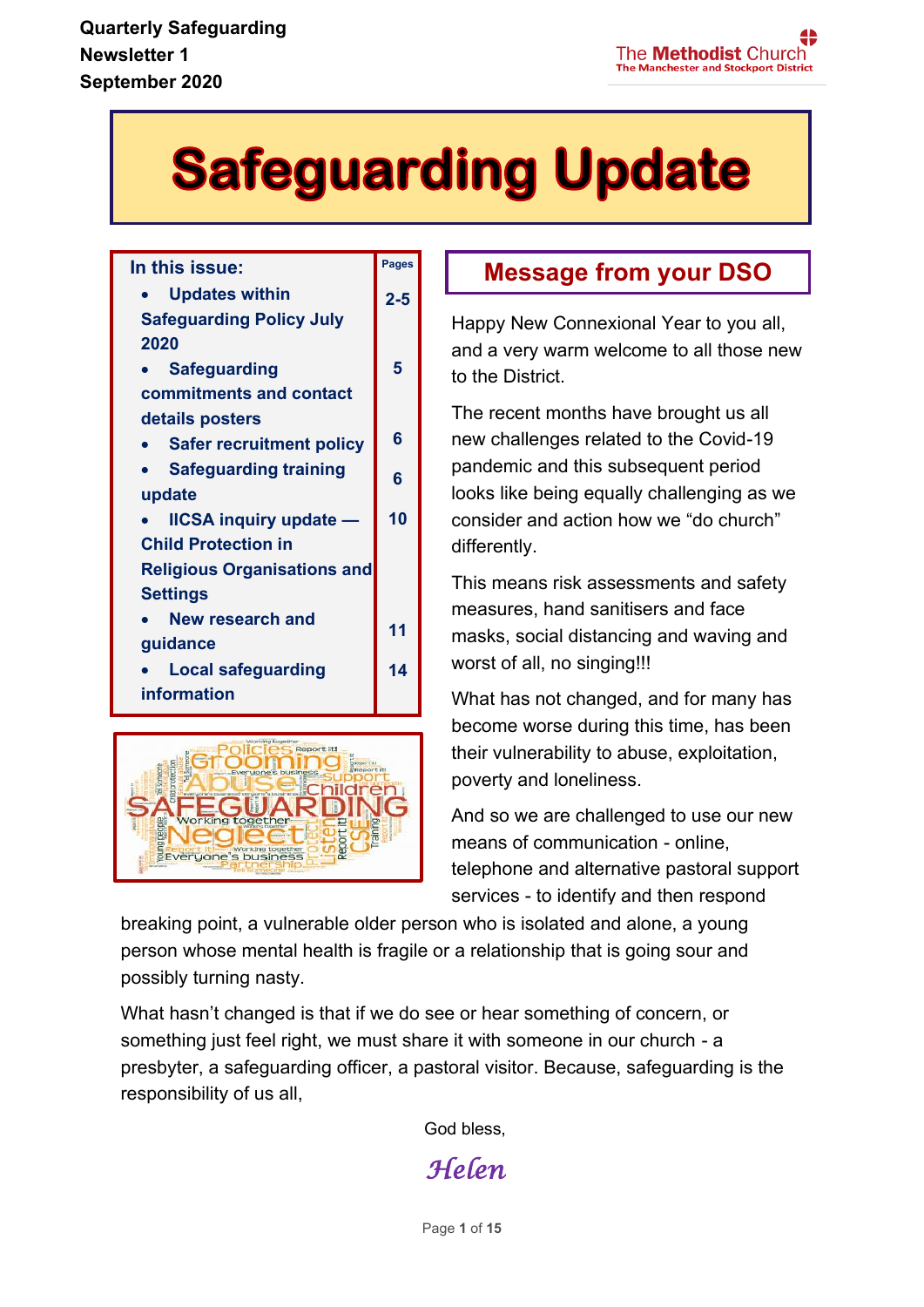**Newsletter 1 Quarterly Safeguarding September 2020**



**Last updated July 2020 —** *now available online Summary of main changes and what it means for us*

#### **Section 1 and Appendix V**

**Clarification that ministers in pastoral charge should not hold safeguarding roles.**

*"at local church/circuit level it is not appropriate for the minister in pastoral charge or circuit superintendent to hold safeguarding officer roles, because of the potential conflict with their own responsibilities".*

Where we have ministers fulfilling the role of Church and/or Circuit Safeguarding Officer this should only ever be a temporary measure.

If it persists, the concern should be taken to the Church Council and/or Circuit Meeting.

If this still cannot be resolved, it should be taken to the District Safeguarding Group.

#### **Section 4.1.4.1**

#### **The policy now contains that information required to support a referral to statutory agencies.**

Even if any of the required information is not available, the referral should not be delayed.

### **Section 4.1.4.3**

**Inclusion of a flow chart for management of a safeguarding concern about a vulnerable adult.**

This had now been incorporated within our Local *Guidance for Good Safeguarding Practice in Pastoral Care (Connexional Year 2020-21).*



The Methodist Church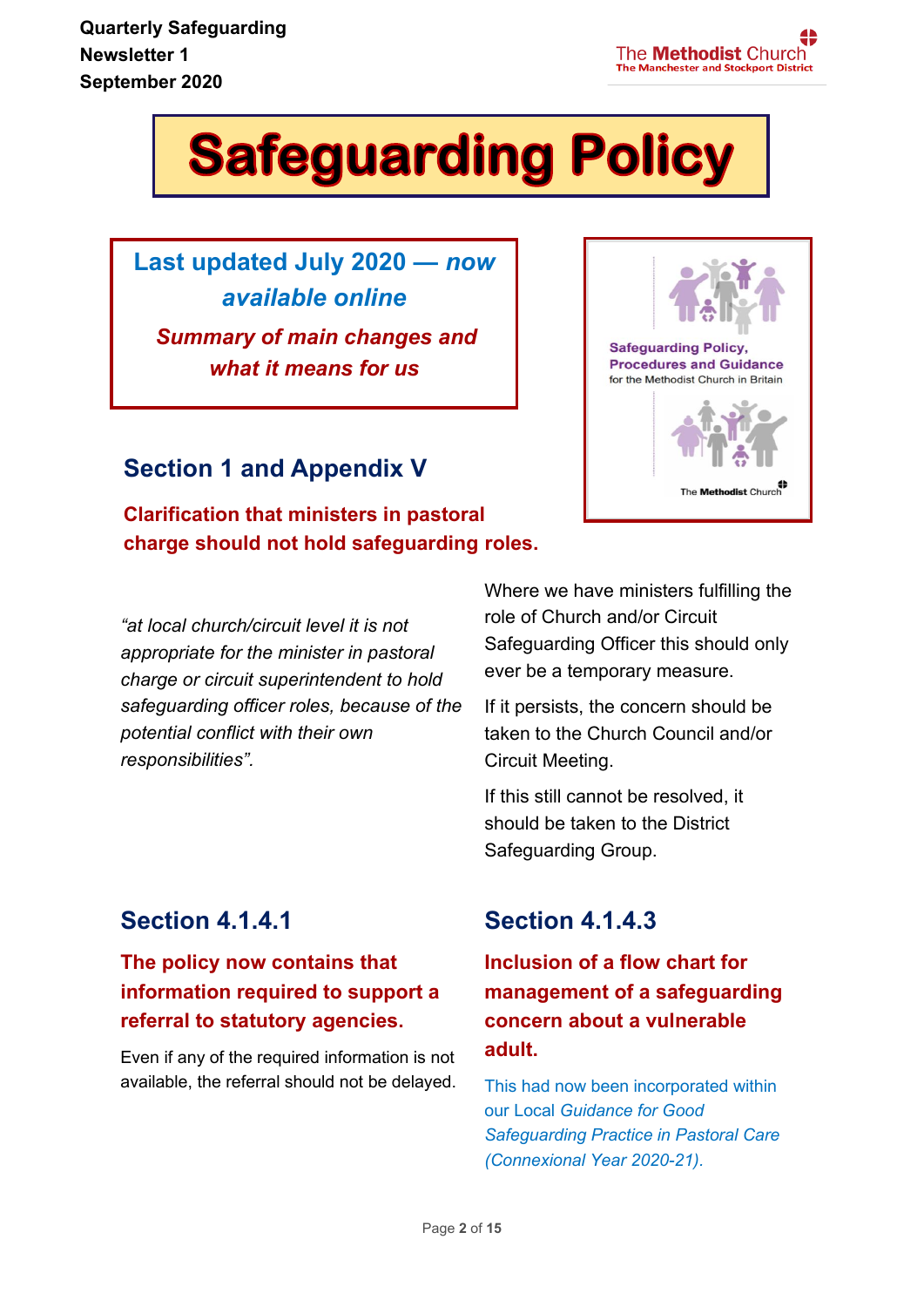#### **Section 4.4**

**Additional information reflecting modern slavery when considering support.**



#### **Section 4.5.4**

**A new reporting process for serious incidents agreed with the Charity Commission.**

*Trustees should liaise with the District Safeguarding Officer and seek support for reporting.*

All reporting of serious incidents should continue to be undertaken by trustees where the situation meets the serious reporting criteria.

The Charity Commission guidance should be consulted regarding all aspects of serious incident reporting.

## *[How to report a serious incident in your charity](https://www.gov.uk/guidance/how-to-report-a-serious-incident-in-your-charity)*

### **Section 4.5.6**

#### **Character references**

A reminder of the potential impact of character references being provided by those associated with the Church. Although covered within the Safeguarding Policy, briefing notes are attached below.



*If you are ever requested to provide a character reference for court or a potential safeguarding situation, please contact Helen before doing so*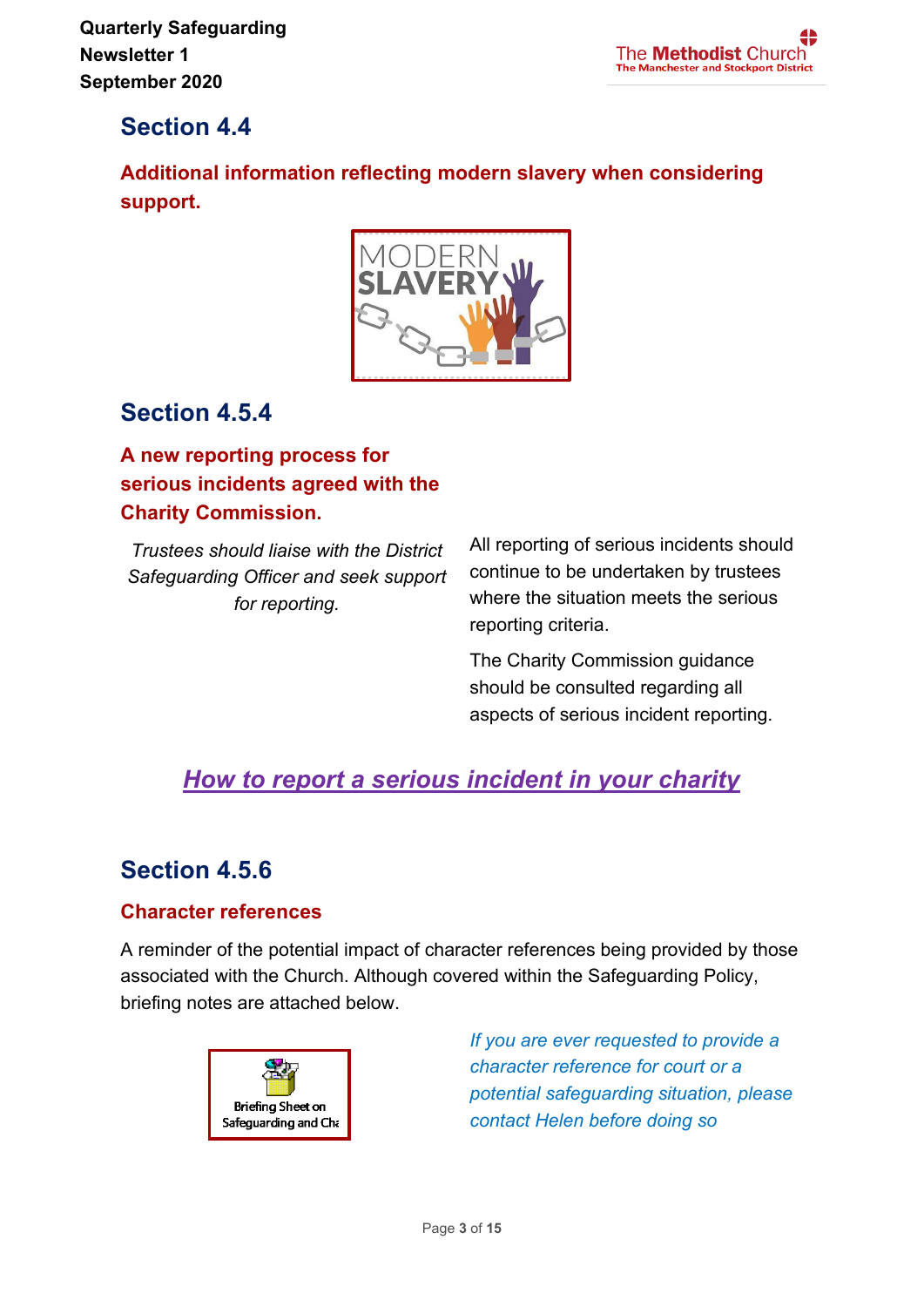**Newsletter 1 Quarterly Safeguarding September 2020**

#### **Section 6.3.6**

**Additional provisions relating to unaccompanied children and church activities.**

This has now been incorporated into the local *Code of Safer Working Practices with Children and Young People (Connexional Year 2020-21).*

### **Section 6.8**

**Acceptable use notice where public access to Wi-Fi is advertised on church premises.**



A template is due to be made available on the Connexional website.

### **Section 6.10.6 and Appendix VI**

#### **Retention period for registers of children's activities clarified:**

*"The register should be retained until all children and young people contained within the document reach the age of 21. If this is unknown, a standard retention period of 20 years from the creation of the document may be applied".*

This has now been incorporated into our local *Code of Safer Working Practices with Children and Young People (Connexional Year 2020-21).*

#### **Section 6.17.2**

#### **Failure to attend required training**

Includes steps to identify any issues or support needs that may be affecting the person's ability to participate.

#### **Section 8.1**

**Updated reference to social media guidance.**

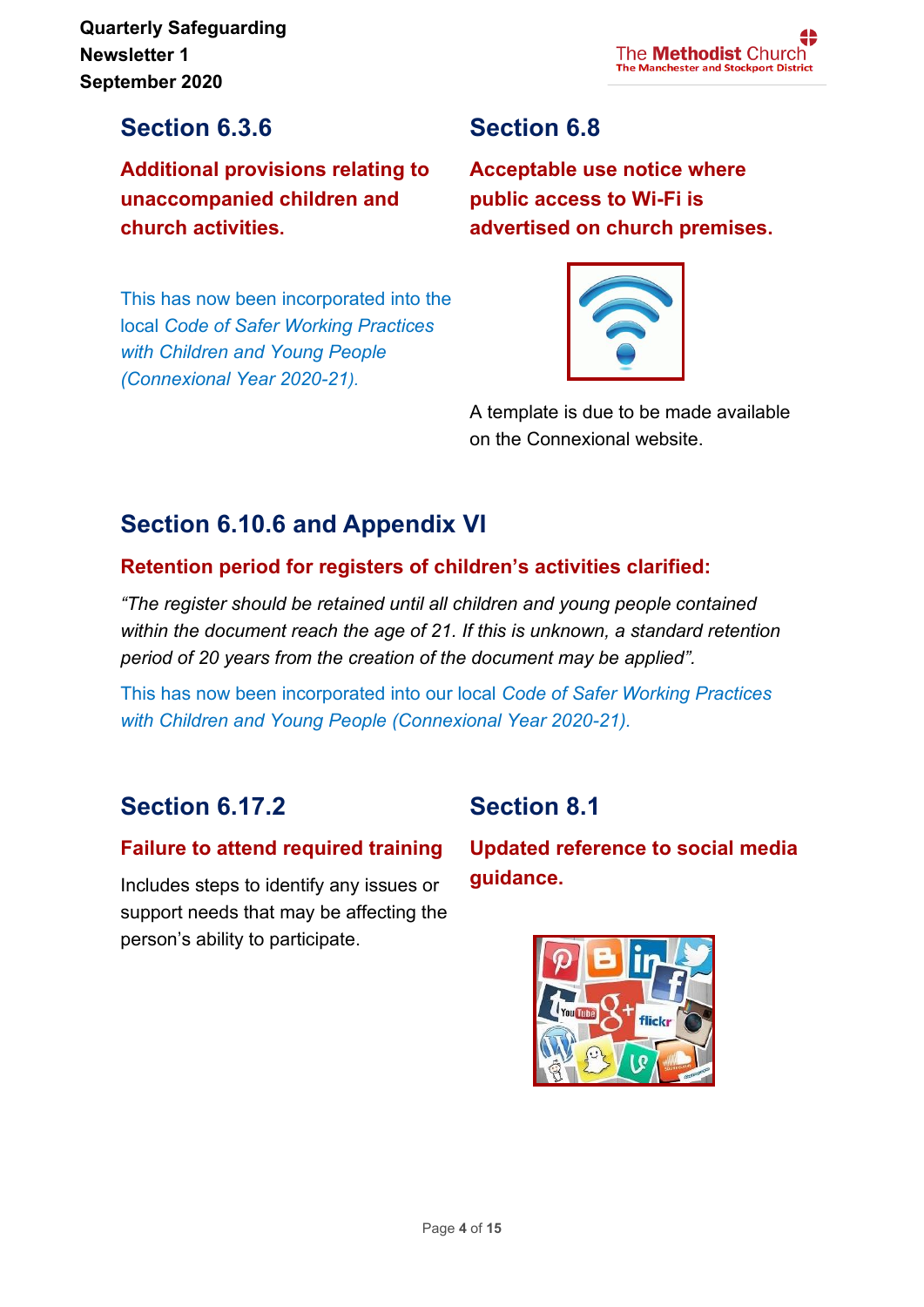## **Appendix I**

#### **Changes to Standing Orders 690, 010 and Book VI Part 4**

The following amendments were approved at the Methodist Conference 2020:

 **>** Inclusion of those on barred lists in Standing Order 010

**>** Changes to Standing Order 690 and Book VI Part 4 to replicate procedures already approved by Methodist Council and contained in the Connexional Safeguarding Policy.



### **Appendix II**



#### **is now "Forms and Information Lists",** which were previously a separate section of the main policy.

## **Appendix IV**

**Safeguarding Training Attendance** now starts with the Foundation Module and gives clarity on attendance by leaders of other groups.

## **Appendix V**

#### **Model Church Safeguarding Policy**



Now gives further information around responsibilities of, and to, the Church Council and now cross references the main policy regarding driving/escorting.



It also now clarifies that a Safeguarding Officer may cover more than one church/circuit but must be able to fulfil all the commitments in both areas.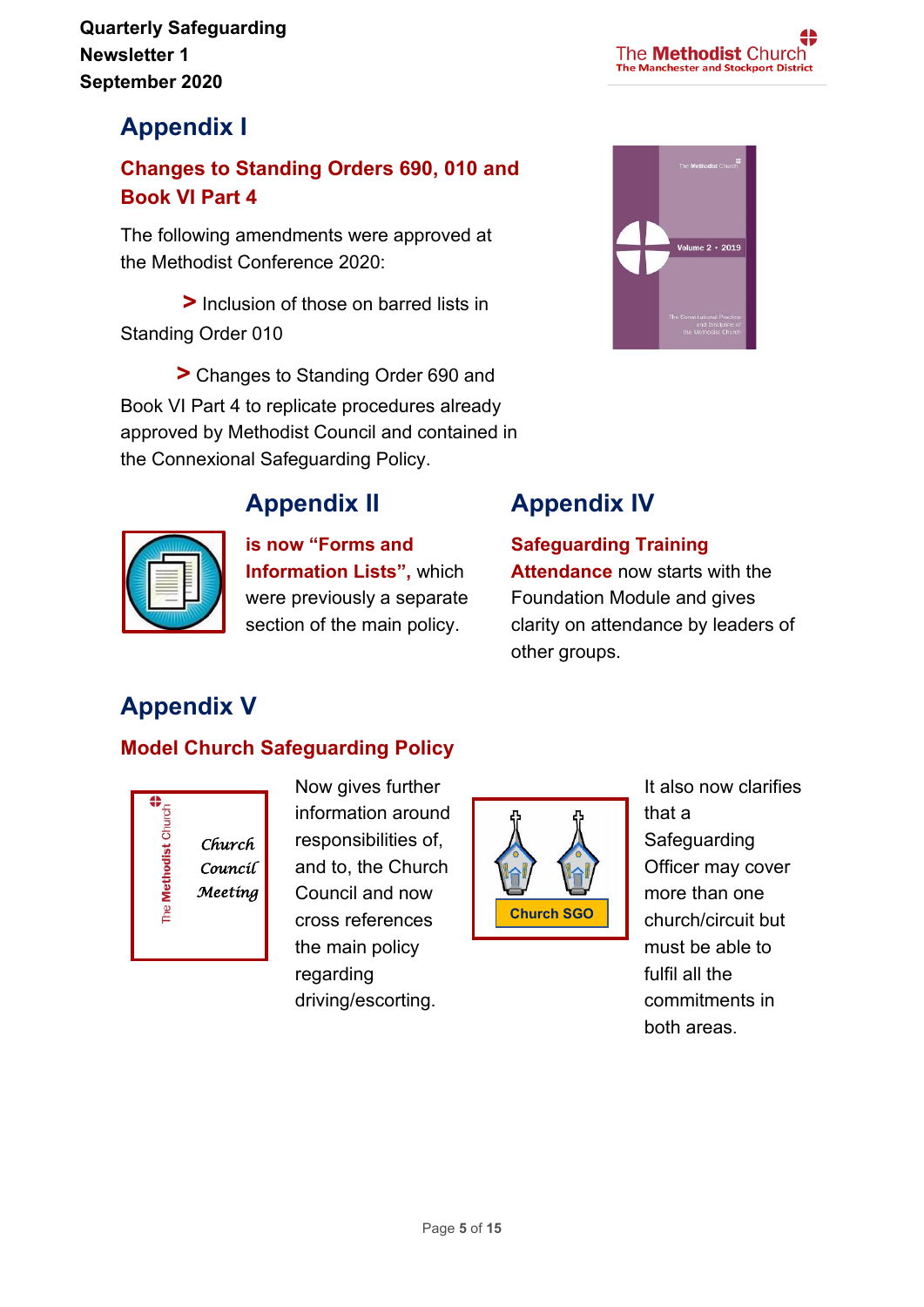## **Brief reminder of major changes made in the previous update and where to find in the July 2020 Policy**

THE CHURCH The Methodist Church **Safeguarding Records: Joint Practice Guidance for** the Church of England and the Methodist Church.

d by Methodist Church - January 2015

#### **Recording Guidance**

The previous Recording Guidance (2015) has been amalgamated into the main policy *(section 4.2)* and information on data storage updated *(section 5.1.8).*

#### **Please ensure that all who work with Children and Young People are aware of:**

\* consent for photography and video for children over 12 in line with NSPCC recommended practice *(section 6.7)*



\* updated child to staff ratios *(section 6.3.5)*.



This has now been incorporated into the local *Code of Safer Working Practices with Children and Young People (Connexional Year 2020-21).* 

*If you have any comments on or suggested amendments to the policy, please contact Alice Heard hearda@methodistchurch.org.uk and copy Helen in mands@dso.methodist.org.uk*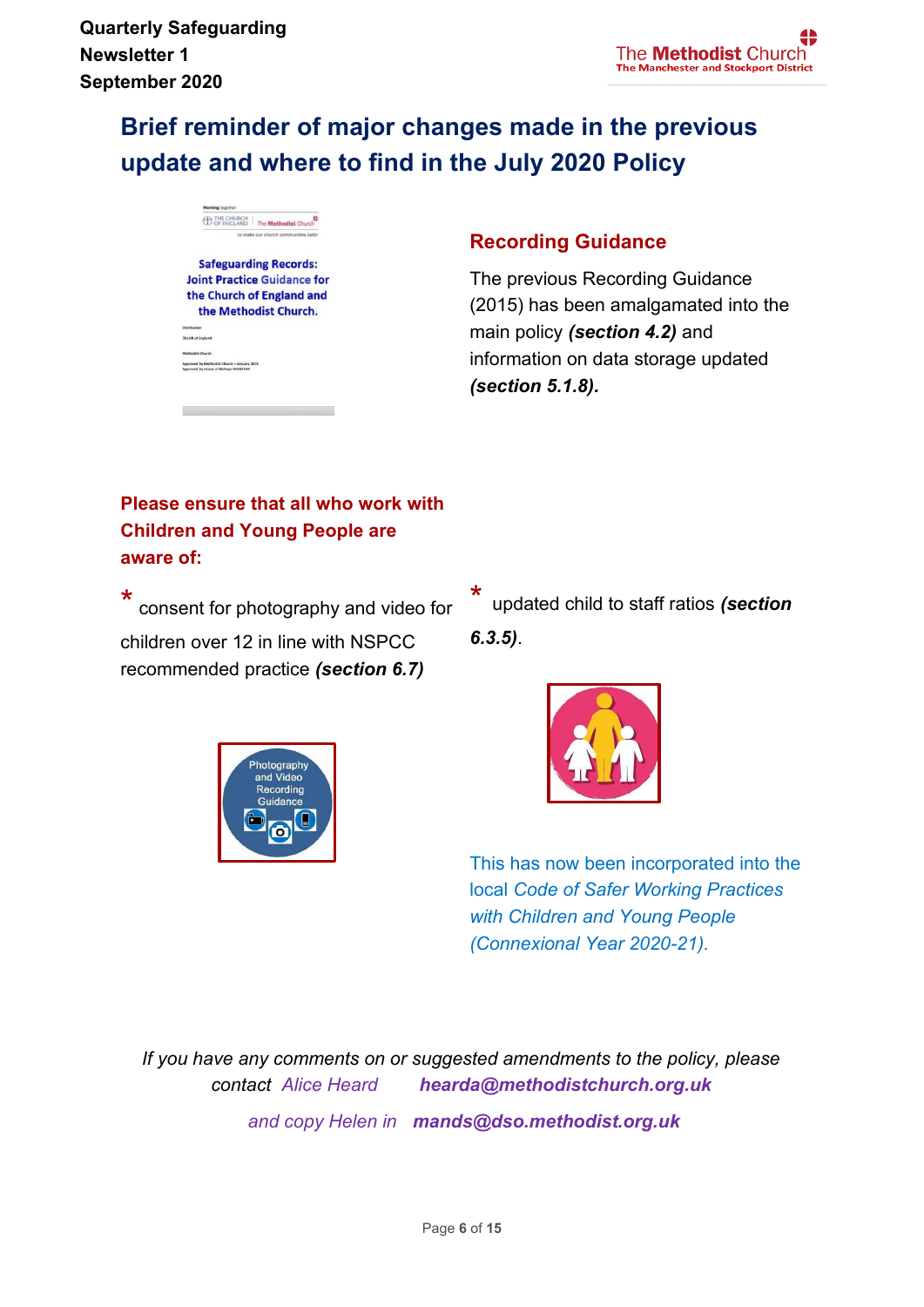## **Safeguarding Posters**

These posters have now been sent out to Circuit Superintendents for display within their churches and each church will need one copy of each poster, which both feature the Methodist Church logo.

There are also similar posters for those churches which are LEP's and who have chosen to adopt the Methodist Safeguarding policy. These have similar colouring but do not include the Methodist Church logo.

Further digital copies are now available online:

## **[https://www.methodist.org.uk/safeguardi](https://www.methodist.org.uk/safeguarding/policies-procedure-and-information/posters/) [ng/policies-procedure-and](https://www.methodist.org.uk/safeguarding/policies-procedure-and-information/posters/)[information/posters](https://www.methodist.org.uk/safeguarding/policies-procedure-and-information/posters/)**/



For further information please see the briefing below:



## **Safer Recruitment Policy**



Redrafting of a revised safer recruitment policy has continued with recent guidance from the Connexional HR Department.

An extended consultation period is to be initiated to allow time for review and amendment prior to being put before the Safeguarding Committee later in the autumn.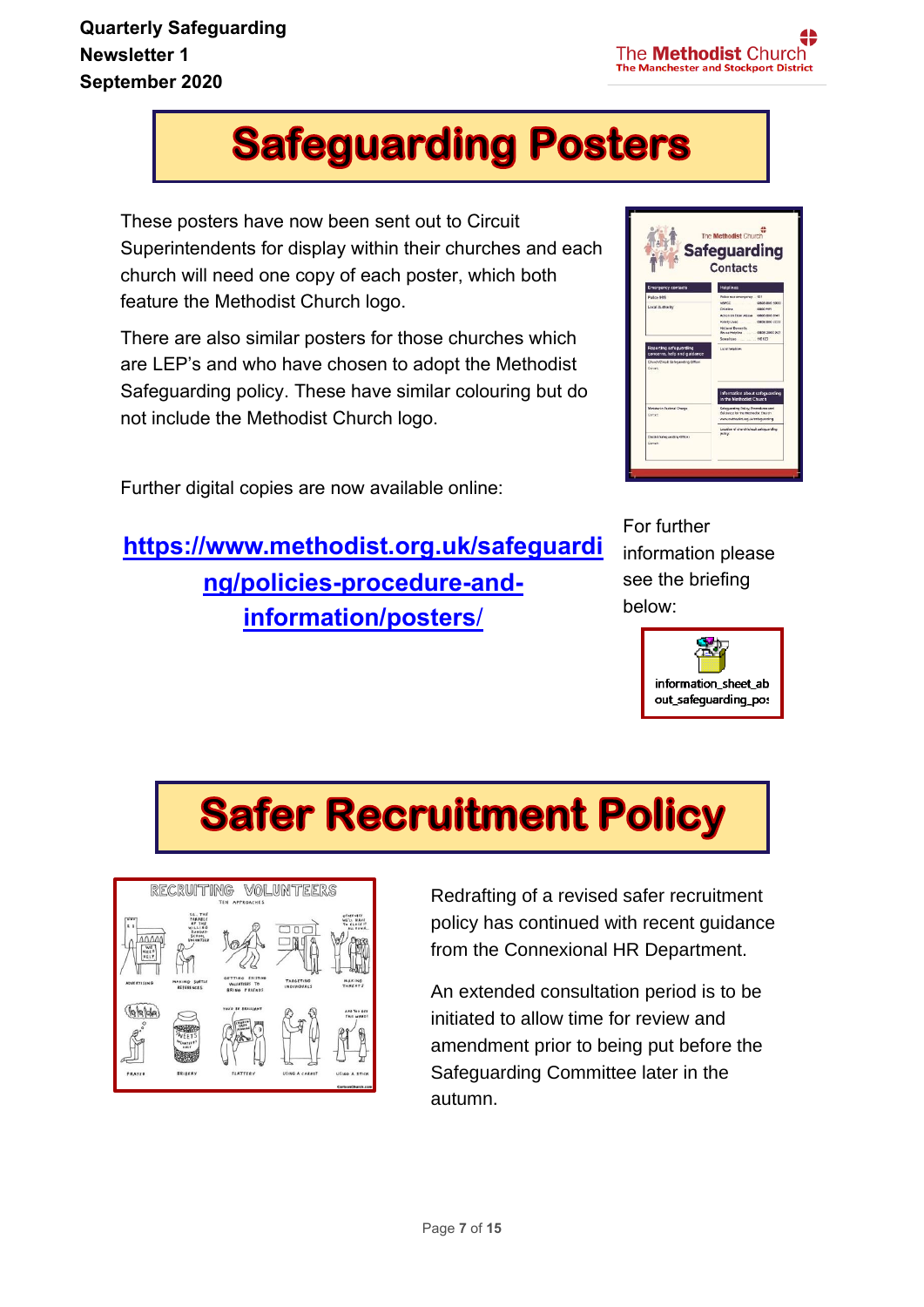## **Safeguarding Training Update**



Following the launch of the revised Foundation Module earlier this year and retraining of the current trainers, we were struck by Covid 19 and all planned training ceased.

However, consideration has been being given connexionally to how we can resume, albeit in a different manner*.*

## **Interim Extensions**

Interim Extensions of **6 months** to the timescales for completion of both safeguarding modules were agreed by the Safeguarding Committee in May 2020.

*This is to be reviewed every six months connexionally.*

## **However**

All local preachers and worship leaders **MUST** have completed the Advanced Module by the end of **August 2021.**

Anyone who is now overdue as a result of the Covid pandemic **MUST** have completed it within **3 months** of the district returning to face to face training.

Please remind them of this and support them to attend.

This date will be determined by the District Safeguarding Group and in the light of any local guidance.

*Remember that online safeguarding training will be available before this time before this time.*

## **Remember**

Updating of safeguarding training still needs to be undertaken every four years, and within six months of starting in role for those who need it.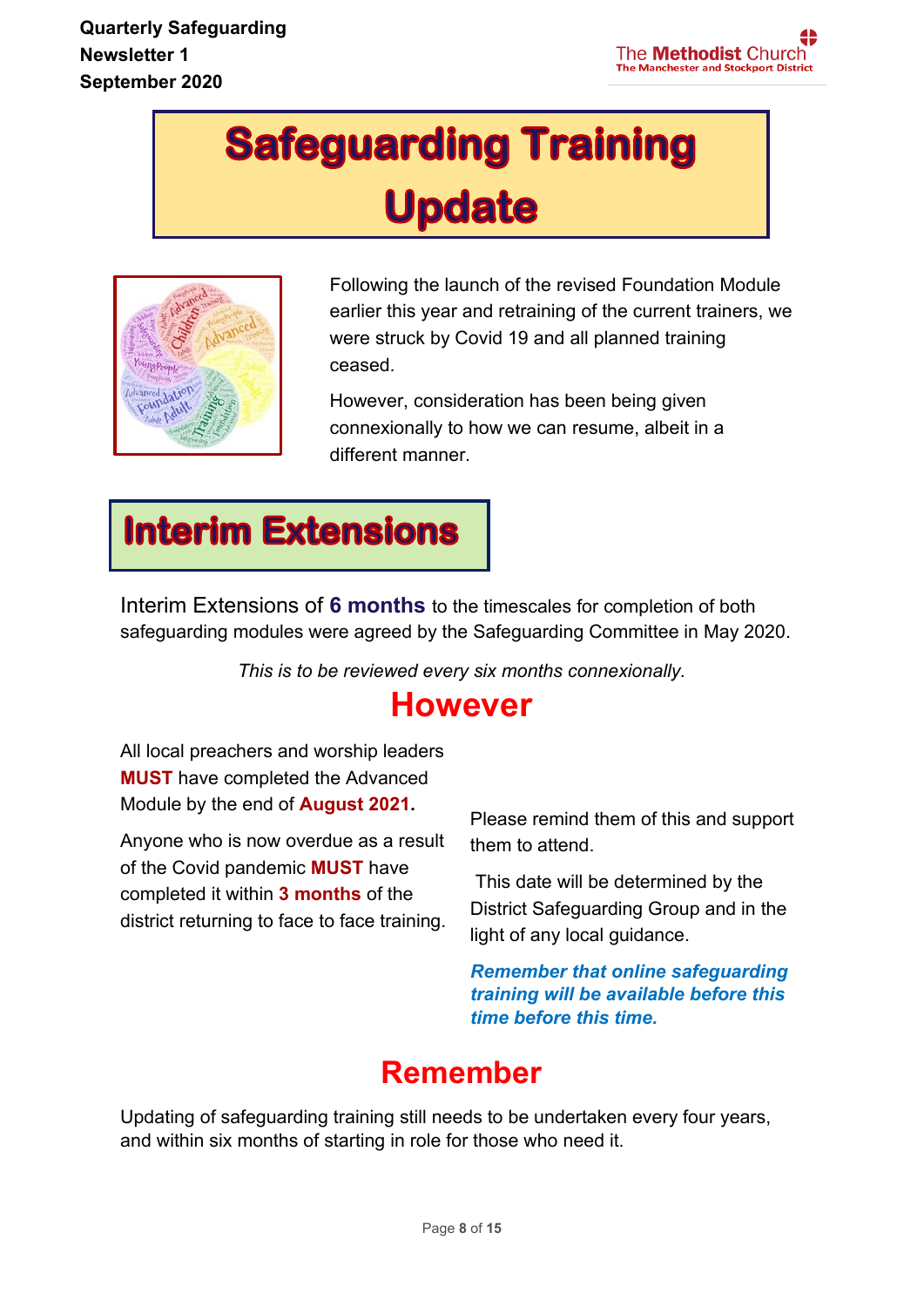## **Manchester and Stockport Methodist District have volunteered to be a pilot site**

*The Pilot will run from 14th September to 9th October*

## **We have currently agreed to plan two Zoom sessions**

## *This will enable us to train approximately 40 people*

Following feedback from the pilots, the learning will then be used to review and adapt new materials as required. The content will then be modified to enable online delivery.

*Therefore, we be approaching Foundation Trainers to see if they would feel able to train to support online training.*



**The aim is that the online module be launched across the Connexion from the 2nd November**

*Please note: the Foundation Module will now be updated every 4 years and so each will be very different to the previous version.* 



*Therefore, no future modules will be referred to as "Refresher"; updates will be the most current version available at that time.*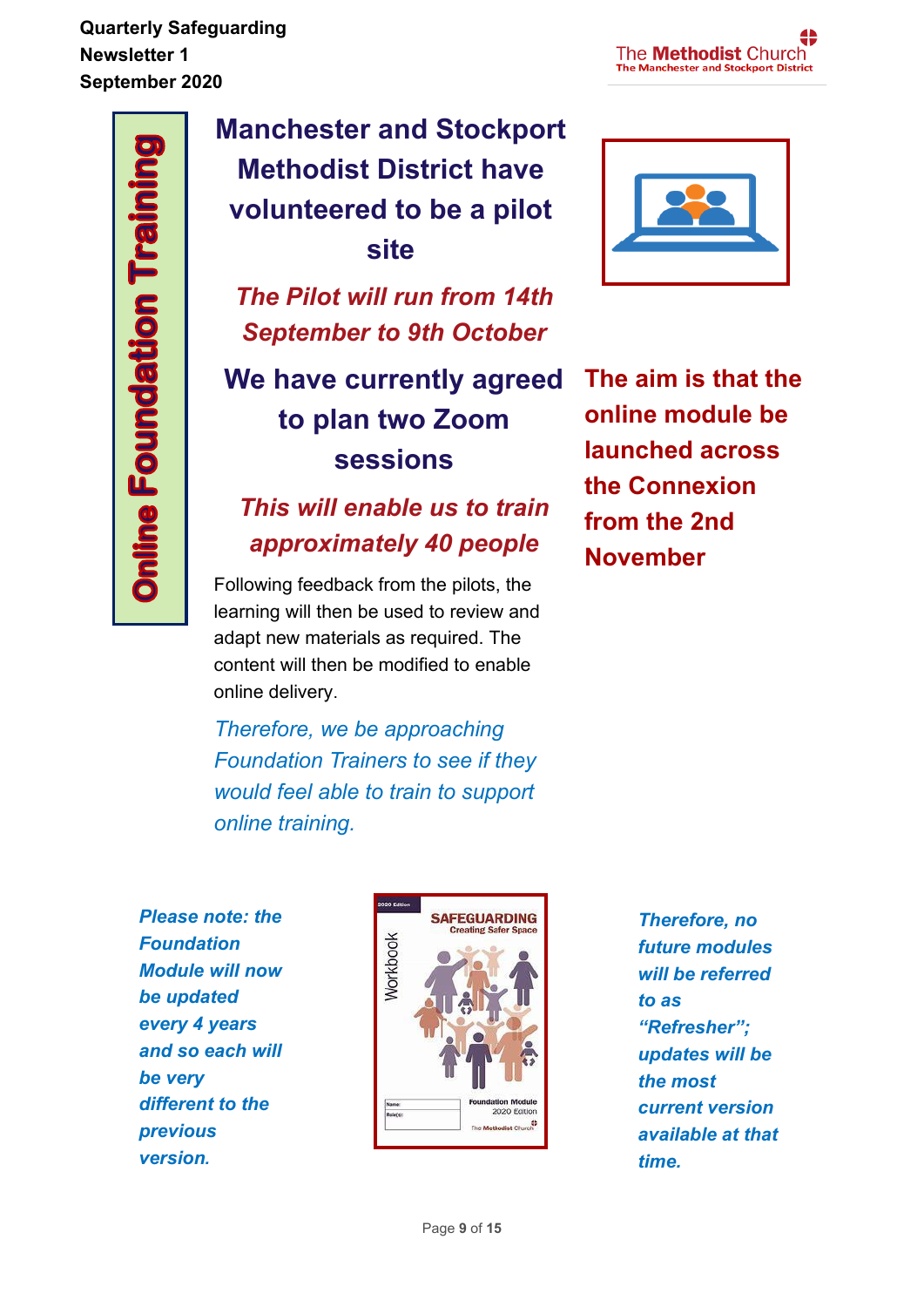**Newsletter 1 Quarterly Safeguarding September 2020**

The **Methodist** Church **The Manchester and Stockport District** 

The Safeguarding Committee has agreed to the development of a 'blended' learning approach, which will be hosted on the Theology X website.

A working group is reviewing the current Advanced Module and developing the online content.

Following feedback from the pilots, the learning will then be used to review and adapt new materials as required. The content will then be modified to enable online delivery



## **It is anticipated that the online module will be available from December 2020**



#### **Also check whether your Local Safeguarding Partnership offers any training for volunteers e.g.**

**Manchester Safeguarding** Partnership (MSP) Training Website

The MSP provides access to free face to face and online learning to multiagency practitioners who work with adults, children and families in Manchester.



*<https://manchestersafeguardingpartnershiplearning.co.uk/>*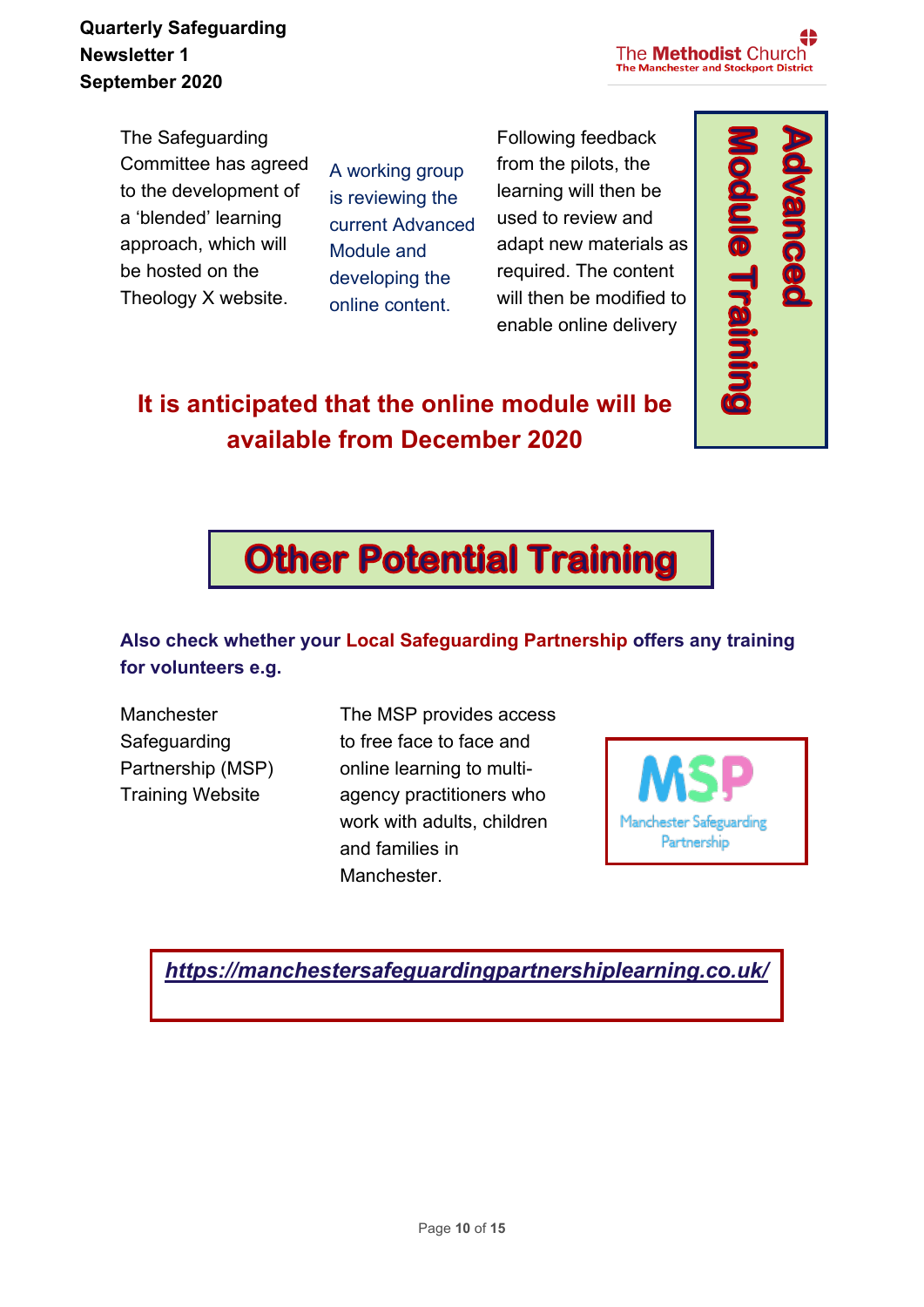## **Independent Inquiry into Child Sexual Abuse (IICSA)**

**Child Protection in Religious Organisations and Settings** 

*[https://www.iicsa.org.uk/investigation/child-protection](https://www.iicsa.org.uk/investigation/child-protection-religious-organisations-and-settings)[religious-organisations-and-settings](https://www.iicsa.org.uk/investigation/child-protection-religious-organisations-and-settings)*

This thematic investigation reviews the current child protection policies, practices and procedures in religious institutions that have a significant presence in England and Wales, and the Methodist Church has been a core participant. The final report is planned to be available by early summer 2021, and Methodist Conference will, of course, review any recommendations made.

However, it was clear from questioning by Counsel for the Inquiry that there was particular interest in the following areas:



- **\*** Redress schemes for survivors
- **\*** Common safeguarding training standards
- **\*** External audit of policy, training and casework
- **\*** A new external audit body or a current body given that role
- **\*** Information sharing agreements between statutory and faith organisations
- **\*** Child protection qualification for voluntary organisations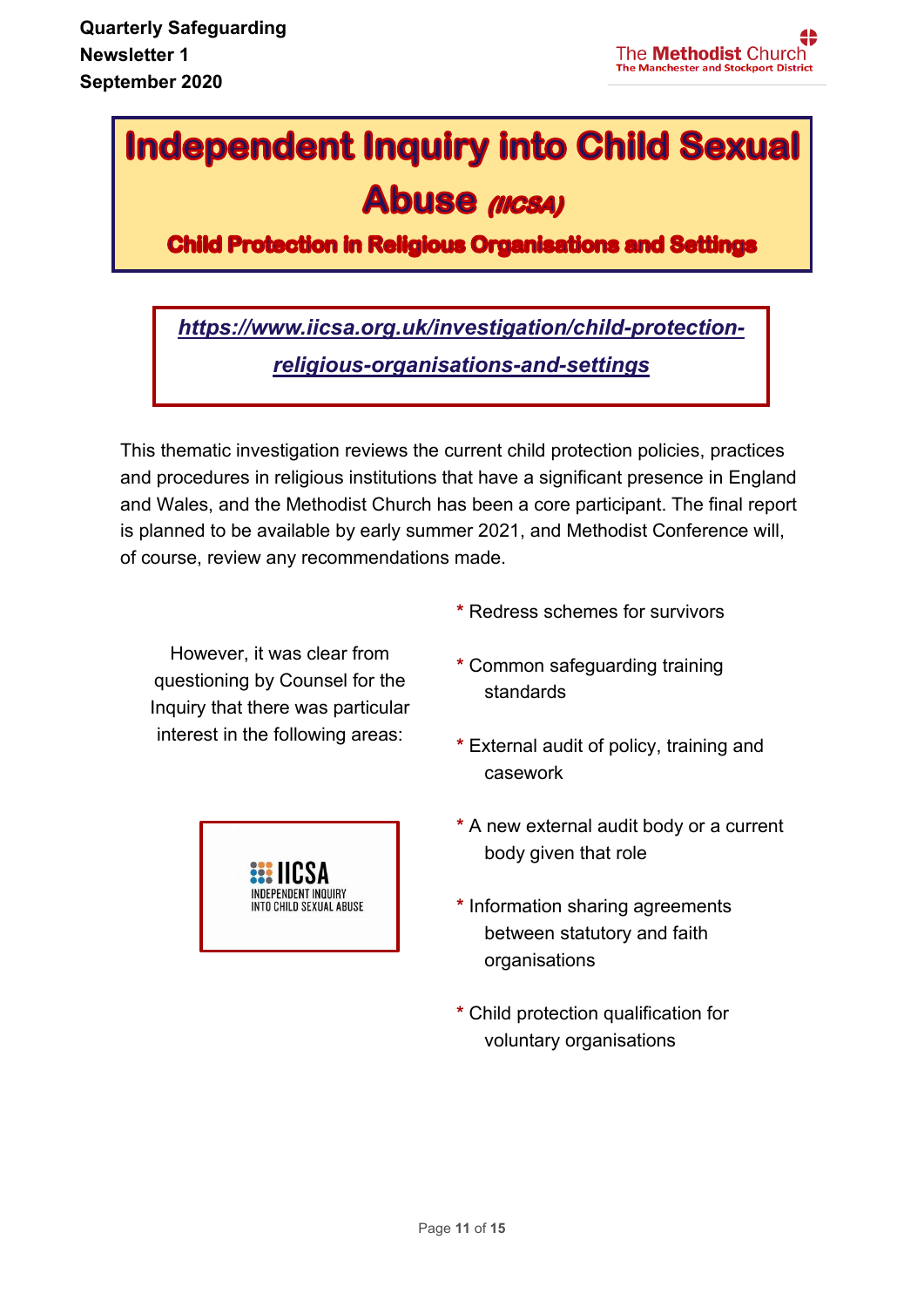## **New Research and**

## **Guidance**

#### **COVID-19: expectations and effects on children online**

|                     | This report looks at evidence relating to expectations and     |
|---------------------|----------------------------------------------------------------|
| <b>South West</b>   | effects of the coronavirus pandemic on children online.        |
| <b>Grid for</b>     |                                                                |
| Learning            | It found that the emerging impact of coronavirus on children   |
| (SWGfL) and         | online includes an increase in individuals searching for child |
| <b>David Wright</b> | sexual abuse content online, as well as an increase in         |
| 2020                | access to adult content online.                                |

*[https://swgfl.org.uk/magazine/covid-19](https://swgfl.org.uk/magazine/covid-19-expectations-and-effects-on-children-online/) [expectations-and-effects-on-children-online/](https://swgfl.org.uk/magazine/covid-19-expectations-and-effects-on-children-online/)*

**Children in lockdown: the consequences of the coronavirus crisis for children living in poverty**

**Childhood**  This report looks at the consequences of the coronavirus crisis on children and young people living in poverty in the UK.

**Trust, 2020** 

It draws together emerging evidence from studies and suggests that is suggested and concerns that government and the internal that government and the internal third  $\alpha$ 

sector organisations Topics covered include

- \* emotional and physical abuse **\*** mental health
	-
- 
- **\*** learning loss **\*** hunger and food
- insecurity **\*** homelessness
- **\*** wellbeing

*[https://view.publitas.com/the-childhood](https://view.publitas.com/the-childhood-trust/children-in-lockdown-the-childhood-trust-report-june-2020/page/1)[trust/children-in-lockdown-the-childhood-trust](https://view.publitas.com/the-childhood-trust/children-in-lockdown-the-childhood-trust-report-june-2020/page/1)[report-june-2020/page/1](https://view.publitas.com/the-childhood-trust/children-in-lockdown-the-childhood-trust-report-june-2020/page/1)*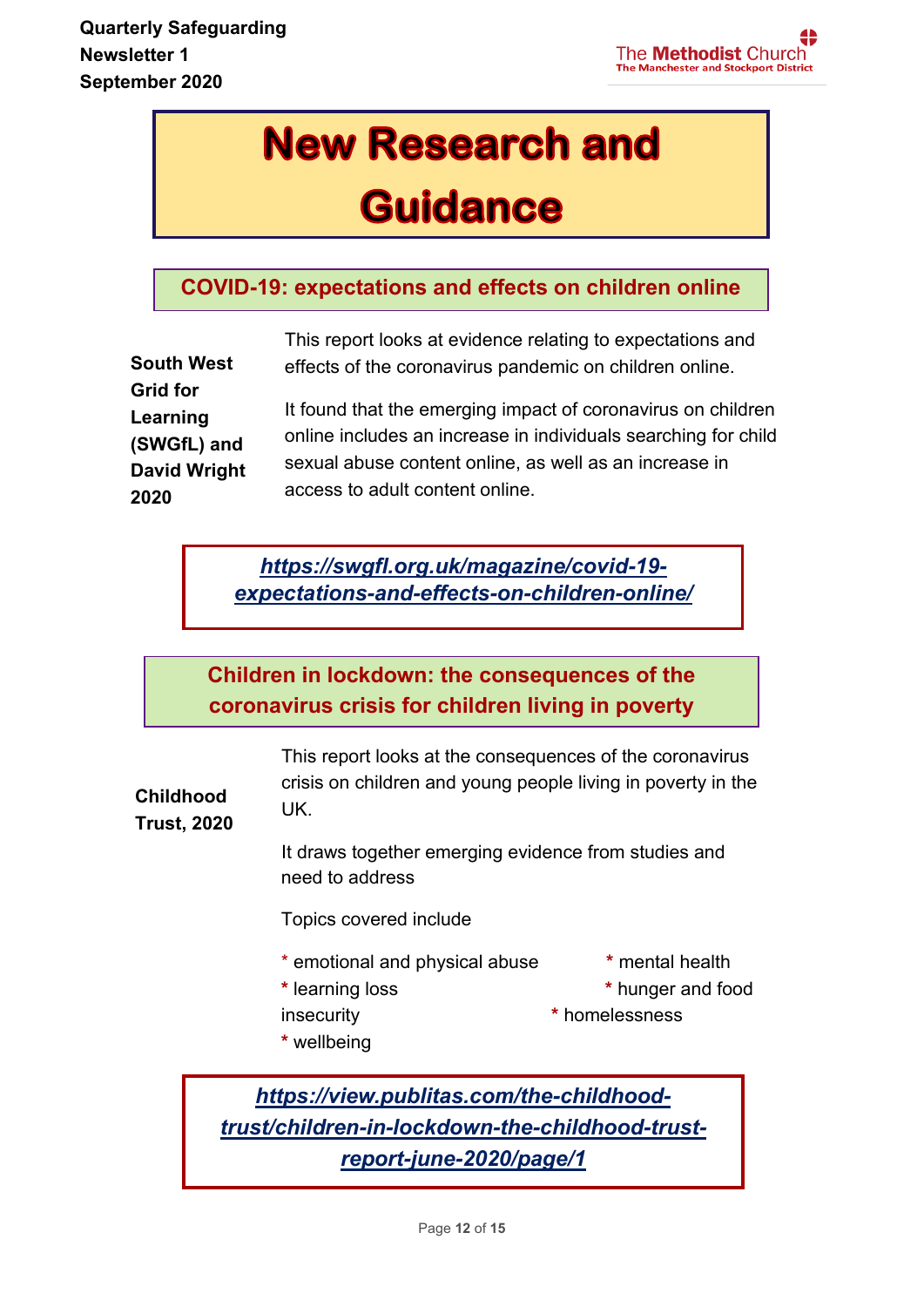#### **Advice to parents and carers on keeping children safe from abuse and harm**

**UK Govt Guidance, June 2020** This guidance provides advice for parents and carers about keeping children safe from abuse and harm during the coronavirus pandemic. It highlights the risks that children may be particularly vulnerable to, and signposts help and support available.

It includes sections on:

- **\*** protecting children from domestic abuse
- **\*** child sexual abuse/exploitation
- **\*** crime, criminal exploitation and county lines, violence

and gangs

- **\*** protecting children from radicalisation
- **\*** online safety
- **\*** mental health issues

*[https://www.gov.uk/government/publications/coronavirus-](https://www.gov.uk/government/publications/coronavirus-covid-19-keeping-children-safe-from-abuse-and-harm/advice-to-parents-and-carers-on-keeping-children-safe-from-abuse-and-harm)*

*[covid-19-keeping-children-safe-from-abuse-and-harm/advice-](https://www.gov.uk/government/publications/coronavirus-covid-19-keeping-children-safe-from-abuse-and-harm/advice-to-parents-and-carers-on-keeping-children-safe-from-abuse-and-harm)*

*[to-parents-and-carers-on-keeping-children-safe-from-abuse-](https://www.gov.uk/government/publications/coronavirus-covid-19-keeping-children-safe-from-abuse-and-harm/advice-to-parents-and-carers-on-keeping-children-safe-from-abuse-and-harm)*

*[and-harm](https://www.gov.uk/government/publications/coronavirus-covid-19-keeping-children-safe-from-abuse-and-harm/advice-to-parents-and-carers-on-keeping-children-safe-from-abuse-and-harm)*

#### **Psychological factors influencing religious congregation members' reporting of alleged sexual abuse**

**Journal of Sexual Aggression (Vol.26, Iss.1), 2020, pp 129- 144** 

This report examines the psychological processes by which congregation members of the Church of England judge the credibility of alleged child sexual abuses, or whether they would intend to report such allegations to the police and was compared to the responses of non-religious controls.

It analysed data on 454 congregation members and 457 nonreligious controls and found that churchgoers were consistently more sceptical of allegations of abuse.

*[https://www.tandfonline.com/eprint/pJRPuRVZPibU](https://www.tandfonline.com/eprint/pJRPuRVZPibUpR9CyGbW/full?target=10.1080/13552600.2019.1599453) [pR9CyGbW/full?target=10.1080/13552600.2019.159](https://www.tandfonline.com/eprint/pJRPuRVZPibUpR9CyGbW/full?target=10.1080/13552600.2019.1599453) [9453](https://www.tandfonline.com/eprint/pJRPuRVZPibUpR9CyGbW/full?target=10.1080/13552600.2019.1599453)*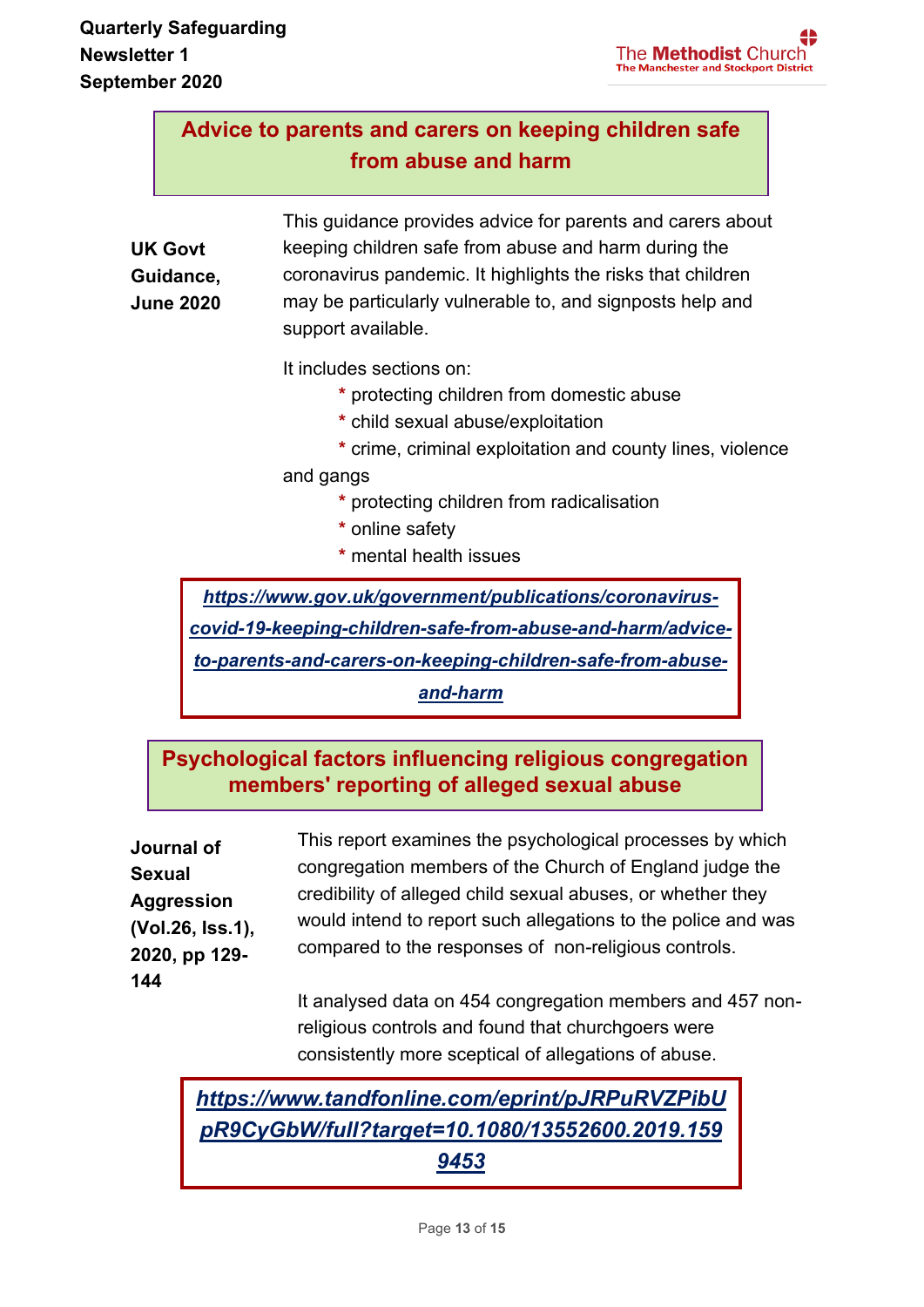#### **"People don't talk about it": child sexual abuse in ethnic minority communities**

| Independent<br><b>Inquiry Into</b><br><b>Child Sexual</b><br>Abuse | This report examines child sexual abuse in ethnic<br>minority communities. It draws on findings from 11 focus<br>groups with victims and survivors of child sexual abuse<br>and members of the public with no experience of abuse. |
|--------------------------------------------------------------------|------------------------------------------------------------------------------------------------------------------------------------------------------------------------------------------------------------------------------------|
| (IICSA) and<br><b>Race Equality</b><br>Foundation                  | The findings include:<br>* cultural stereotypes and racism can lead to<br>failures to identify and respond to child sexual abuse<br>* shame and stigma around child sexual abuse                                                   |
|                                                                    | lead to a 'code of silence' within communities<br>* the way child sexual abuse is seen and<br>responded to is linked with expectations about gender<br>within ethnic minority communities.                                         |

*[https://www.iicsa.org.uk/publications/research/chil](https://www.iicsa.org.uk/publications/research/child-sexual-abuse-ethnic-minority-communities/executive-summary/introduction) [d-sexual-abuse-ethnic-minority](https://www.iicsa.org.uk/publications/research/child-sexual-abuse-ethnic-minority-communities/executive-summary/introduction)[communities/executive-summary/introduction](https://www.iicsa.org.uk/publications/research/child-sexual-abuse-ethnic-minority-communities/executive-summary/introduction)*